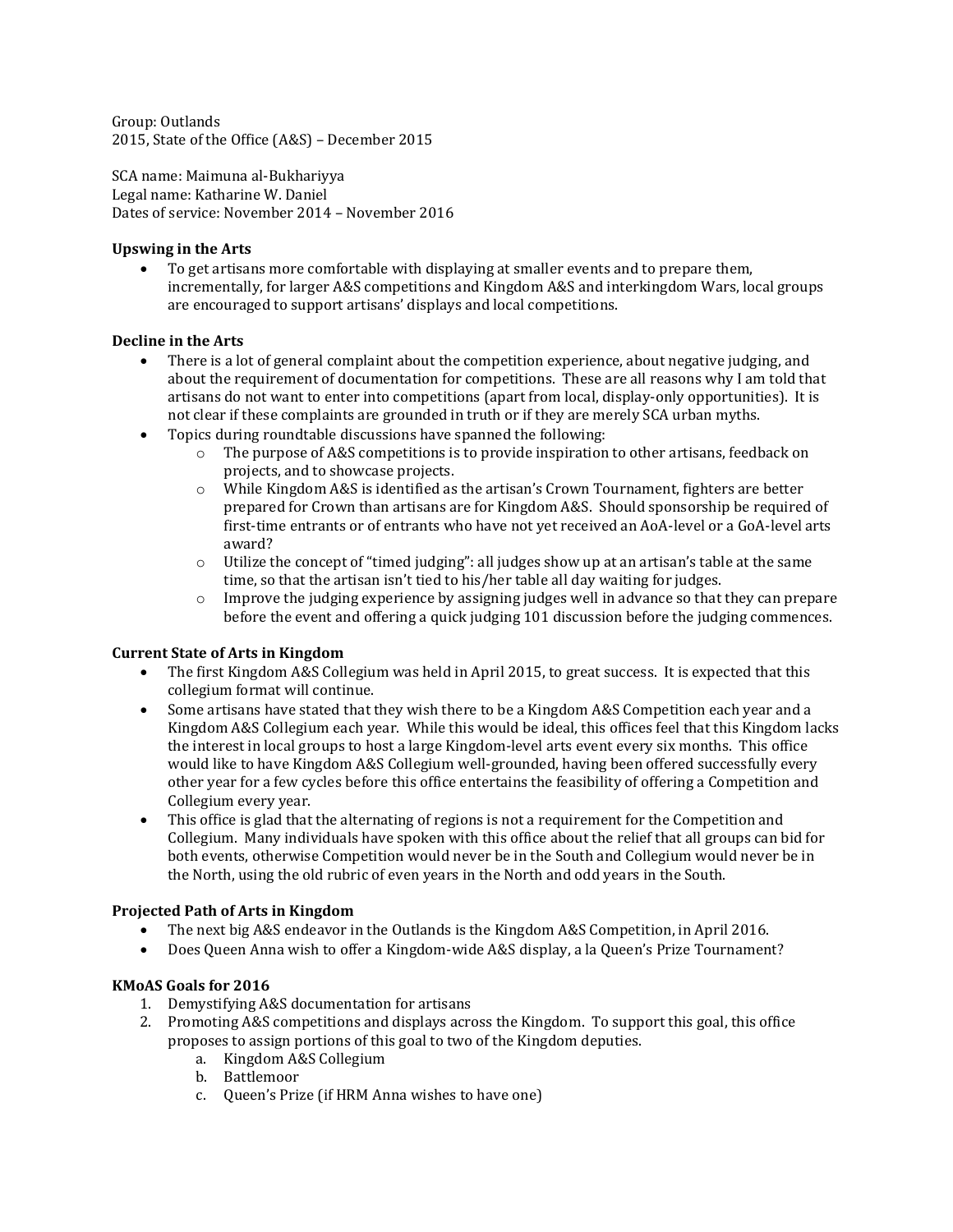- d. Kingdom A&S Competition
- 3. Encouraging local A&S ministers to support A&S competitions and displays (including the support of the use of simple documentation for A&S competitions and displays, a la the Atlantian short format). To support this goal, this office proposes to assign this goal to one of the Kingdom deputies.

### **Officers:**

# **Emergency Deputy KMoAS:**

This office will be soliciting for this position, to be filled as soon as possible. The Kingdom drop-dead will be focused on the administrivia of the office (namely the report compilation and maintenance of rosters of judges and teachers), and should expect to be strongly considered for this office's replacement at the conclusion of the warrant (November 2016).

### **Deputy KMoAS:**

**Northern (special focus: small A&S displays/mini-competitions/Queen's Prize)** SCA name: Katherina von Lehmann Dates of service: 12/15 – 12/17 **Southern (special focus: Kingdom A&S Competition and Collegium)** SCA name: Isabella di Francesco Ambrosini Dates of service: 9/12-9/16 (extended, per her request) **At-Large (special focus: Battlemoor A&S)** SCA name: Vacant Dates of service: #/## - #/## **Historical Combat:** SCA name: Ian of Nightsgate Dates of service: unknown; I haven't received an electronic copy of his warrant. **Website:** SCA name: Khalidah bint Yahya'a Dates of service: unknown; I haven't received an electronic copy of her warrant.

# **Proposed Changes to Job Scopes for KMoAS Deputies:**

Instead of using the traditional regional deputies, this office is proposing to change the job scopes to an activity-focus, instead of a geographic-focus.

- A deputy to manage the logistics of Kingdom A&S Competition and Kingdom A&S Collegium, working directly with the event steward for scheduling and other planning activities. It has not been decided if that will include collecting the list of artisans and judges and assigning artisans to judges and the prepwork of printing all the forms and guidance documents.
- A deputy to support Queen's Prize, mini-competitions, and/or displays at larger Kingdom events, like a display of fine garb at Coronation or a display of weapons at Crown or a display of wood furniture at a camping event.
- A deputy to manage the logistics of Battlemoor A&S, working with the Battlemoor A&S Classes coordinator, Artisans' Lane coordinator, and the KAOS coordinator.

# **Kingdom A&S Competition:**

- Due to a change in Kingdom Law, the Kingdom A&S Competition is held on the second weekend of April in even years.
- The next KA&S Competition will be on April 9, 2016, in the College of St. Golias (Socorro, NM).

### **Kingdom A&S Collegium:**

- Due to a change in Kingdom Law, the Kingdom A&S Collegium has been established and is held on the second weekend of April in odd years. The Kingdom A&S Collegium was held on April 11, 2015, in the Barony of Fontaine dans Sable (Farmington, NM).
- The next Kingdom A&S Collegium will be held in April 2017.